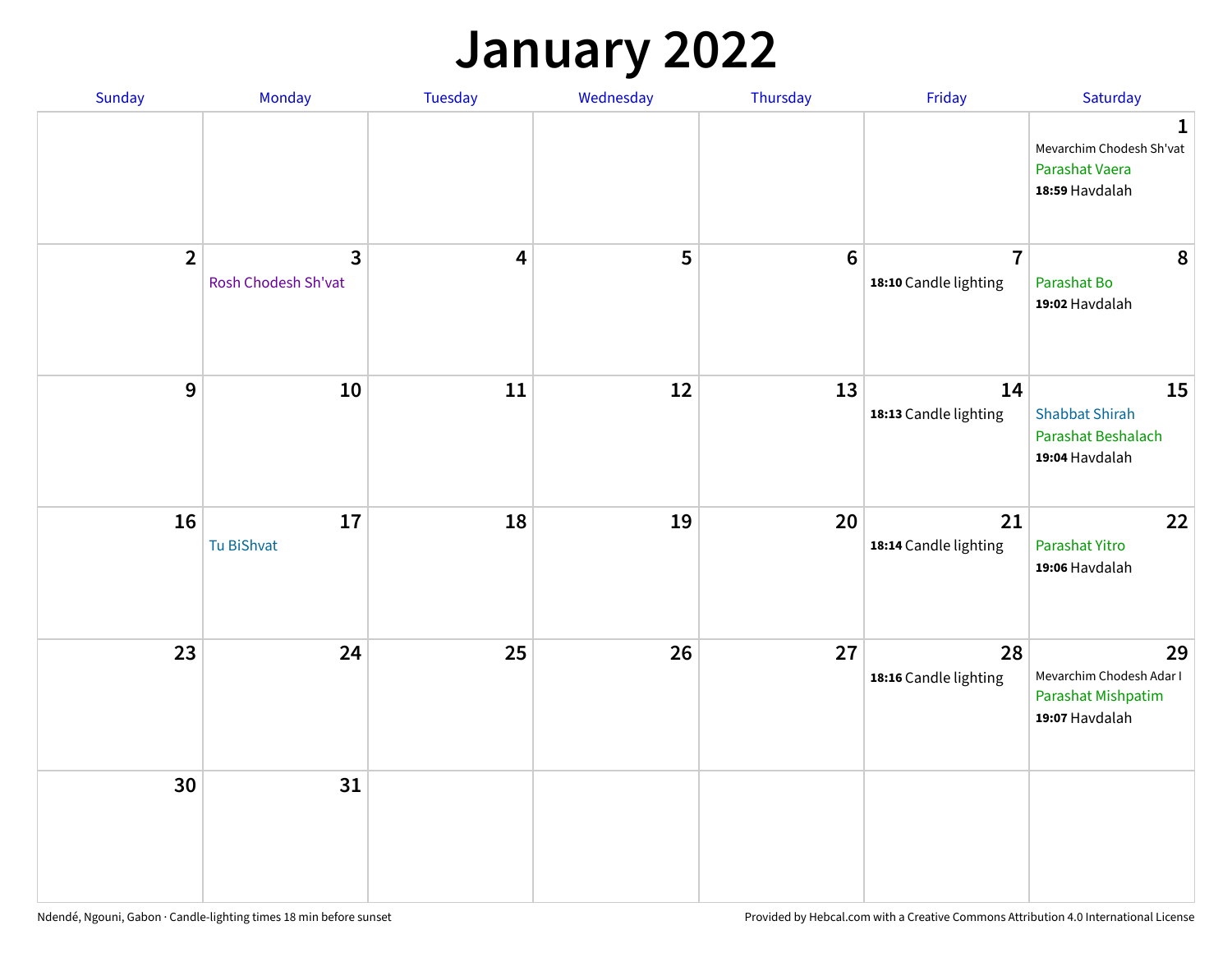# **February 2022**

| Sunday           | Monday         | Tuesday                             | Wednesday                             | Thursday | Friday                                  | Saturday                                                                                          |
|------------------|----------------|-------------------------------------|---------------------------------------|----------|-----------------------------------------|---------------------------------------------------------------------------------------------------|
|                  |                | $\mathbf{1}$<br>Rosh Chodesh Adar I | $\overline{2}$<br>Rosh Chodesh Adar I | 3        | $\overline{4}$<br>18:16 Candle lighting | $5\phantom{.0}$<br>Parashat Terumah<br>19:07 Havdalah                                             |
| $\boldsymbol{6}$ | $\overline{7}$ | 8                                   | $\boldsymbol{9}$                      | 10       | 11<br>18:16 Candle lighting             | 12<br>Parashat Tetzaveh<br>19:06 Havdalah                                                         |
| 13               | 14             | 15<br><b>Purim Katan</b>            | 16                                    | 17       | 18<br>18:15 Candle lighting             | 19<br>Parashat Ki Tisa<br>19:05 Havdalah                                                          |
| 20               | 21             | 22                                  | 23                                    | 24       | 25<br>18:14 Candle lighting             | 26<br><b>Shabbat Shekalim</b><br>Mevarchim Chodesh Adar II<br>Parashat Vayakhel<br>19:03 Havdalah |
| 27               | 28             |                                     |                                       |          |                                         |                                                                                                   |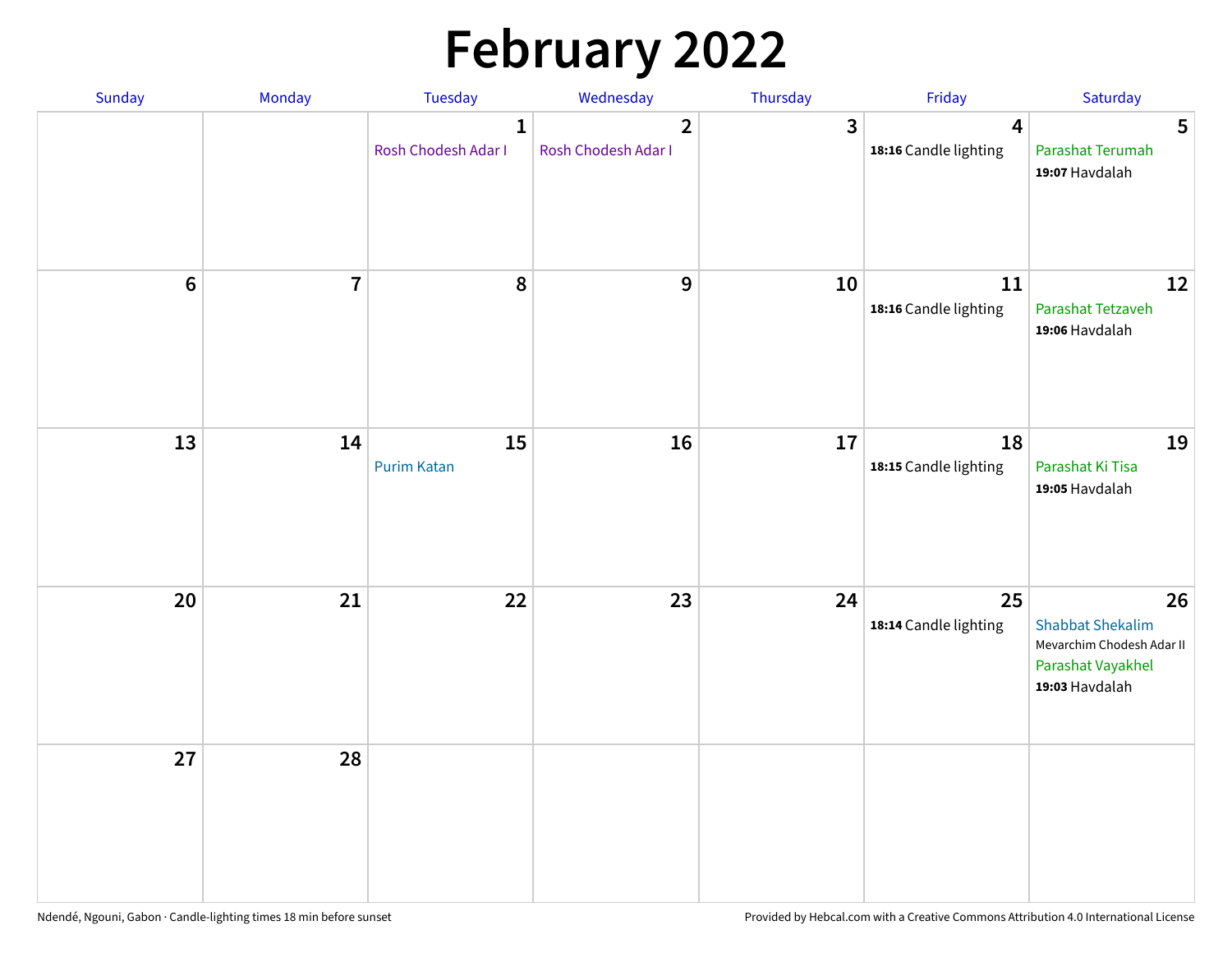## **March 2022**

| Sunday         | Monday         | <b>Tuesday</b> | Wednesday                                                                                | Thursday                  | Friday                                              | Saturday                                                                                   |
|----------------|----------------|----------------|------------------------------------------------------------------------------------------|---------------------------|-----------------------------------------------------|--------------------------------------------------------------------------------------------|
|                |                | $\mathbf{1}$   | $\overline{2}$                                                                           | 3<br>Rosh Chodesh Adar II | 4<br>Rosh Chodesh Adar II<br>18:12 Candle lighting  | 5<br>Parashat Pekudei<br>19:01 Havdalah                                                    |
| $6\phantom{1}$ | $\overline{7}$ | 8              | $\mathbf 9$                                                                              | 10                        | 11<br>18:10 Candle lighting                         | 12<br><b>Shabbat Zachor</b><br>Parashat Vayikra<br>18:59 Havdalah                          |
| 13             | 14             | 15             | 16<br>05:18 Fast begins<br><b>Ta'anit Esther</b><br>18:52 Fast ends<br><b>Erev Purim</b> | 17<br>Purim               | 18<br><b>Shushan Purim</b><br>18:07 Candle lighting | 19<br>Parashat Tzav<br>18:56 Havdalah                                                      |
| 20             | 21             | 22             | 23                                                                                       | 24                        | 25<br>18:05 Candle lighting                         | 26<br><b>Shabbat Parah</b><br>Mevarchim Chodesh Nisan<br>Parashat Shmini<br>18:54 Havdalah |
| 27             | 28             | 29             | 30                                                                                       | 31                        |                                                     |                                                                                            |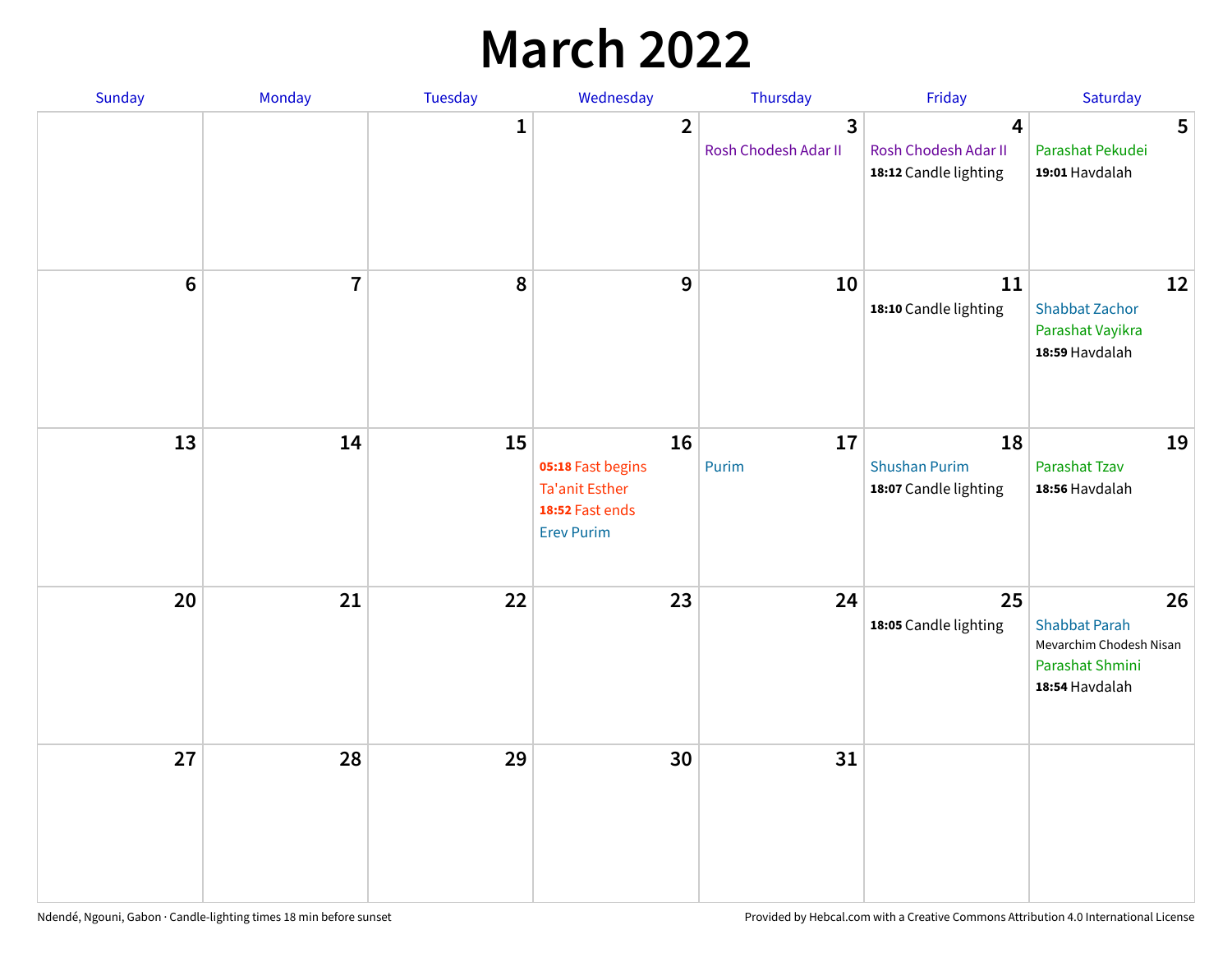## **April 2022**

| <b>Sunday</b>                            | Monday                  | <b>Tuesday</b>         | Wednesday             | Thursday                                        | Friday                                                                                            | Saturday                                                                                                     |
|------------------------------------------|-------------------------|------------------------|-----------------------|-------------------------------------------------|---------------------------------------------------------------------------------------------------|--------------------------------------------------------------------------------------------------------------|
|                                          |                         |                        |                       |                                                 | 1<br>18:02 Candle lighting                                                                        | $\overline{2}$<br><b>Shabbat HaChodesh</b><br><b>Rosh Chodesh Nisan</b><br>Parashat Tazria<br>18:51 Havdalah |
| 3                                        | 4                       | 5                      | $6\phantom{1}$        | $\overline{7}$                                  | 8<br>18:00 Candle lighting                                                                        | 9<br><b>Shabbat HaGadol</b><br>Parashat Metzora<br>18:49 Havdalah                                            |
| 10                                       | 11<br>Yom HaAliyah      | 12                     | 13                    | 14                                              | 15<br>05:11 Fast begins<br><b>Ta'anit Bechorot</b><br><b>Erev Pesach</b><br>17:58 Candle lighting | 16<br>Pesach I<br>18:47 Candle lighting                                                                      |
| 17<br><b>Pesach II</b><br>18:47 Havdalah | 18<br>Pesach III (CH"M) | 19<br>Pesach IV (CH"M) | 20<br>Pesach V (CH"M) | 21<br>Pesach VI (CH"M)<br>17:56 Candle lighting | 22<br><b>Pesach VII</b><br>17:56 Candle lighting                                                  | 23<br><b>Pesach VIII</b><br>18:46 Havdalah                                                                   |
| 24                                       | 25                      | 26                     | 27                    | 28<br>Yom HaShoah                               | 29<br>17:54 Candle lighting                                                                       | 30<br>Mevarchim Chodesh Iyyar<br>Parashat Achrei Mot<br>18:44 Havdalah                                       |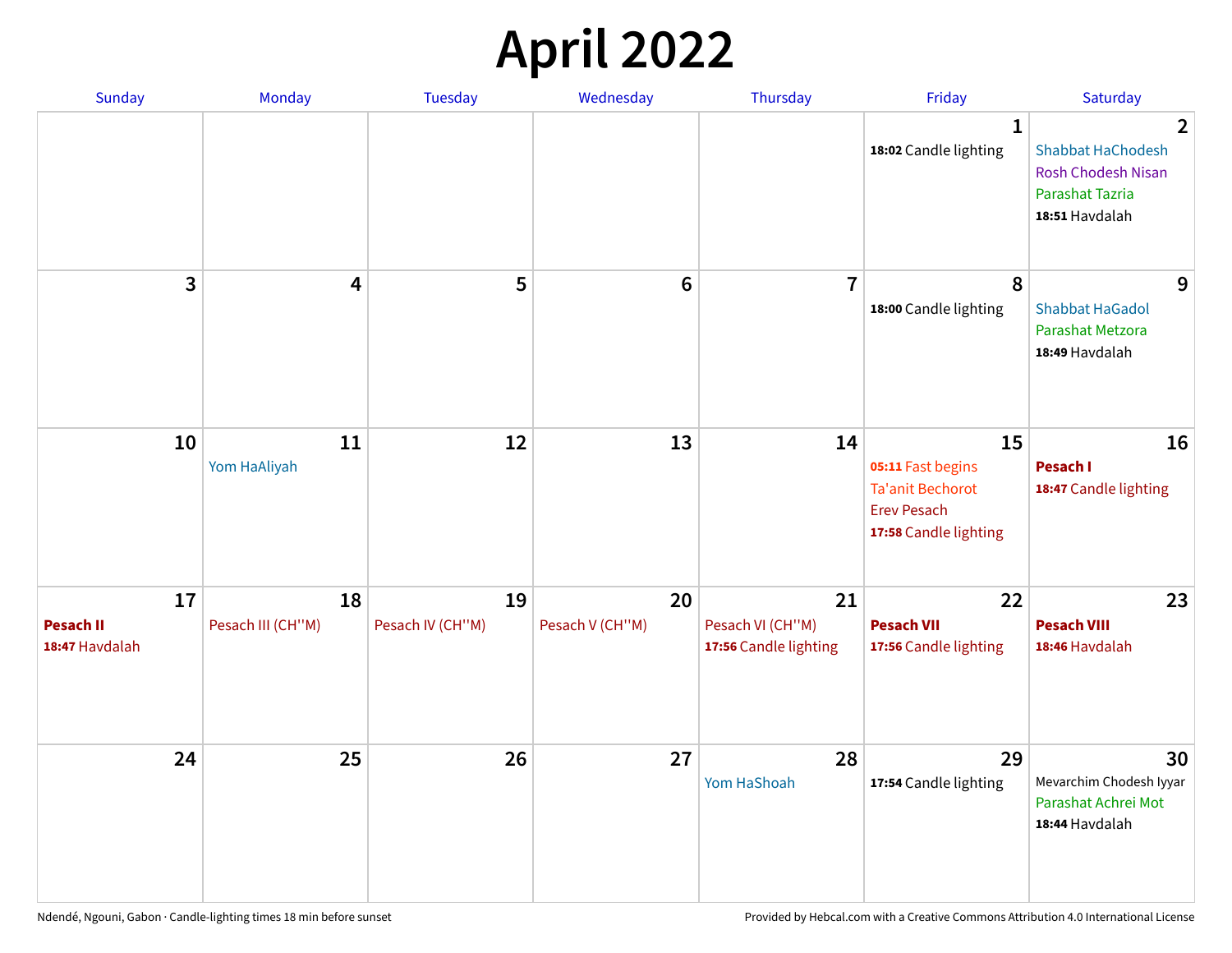## **May 2022**

| Sunday                             | Monday                               | Tuesday                         | Wednesday          | Thursday            | Friday                                   | Saturday                                                               |
|------------------------------------|--------------------------------------|---------------------------------|--------------------|---------------------|------------------------------------------|------------------------------------------------------------------------|
| $\mathbf{1}$<br>Rosh Chodesh Iyyar | $\overline{2}$<br>Rosh Chodesh Iyyar | 3                               | 4<br>Yom HaZikaron | 5<br>Yom HaAtzma'ut | $6\phantom{1}6$<br>17:53 Candle lighting | $\overline{7}$<br>Parashat Kedoshim<br>18:44 Havdalah                  |
| $\pmb{8}$                          | $\mathbf{9}$                         | 10                              | 11                 | 12                  | 13<br>17:53 Candle lighting              | 14<br><b>Parashat Emor</b><br>18:44 Havdalah                           |
| 15<br>Pesach Sheni                 | 16                                   | 17                              | 18                 | 19<br>Lag BaOmer    | 20<br>17:53 Candle lighting              | 21<br>Parashat Behar<br>18:44 Havdalah                                 |
| 22                                 | 23                                   | 24                              | 25                 | 26                  | 27<br>17:53 Candle lighting              | 28<br>Mevarchim Chodesh Sivan<br>Parashat Bechukotai<br>18:45 Havdalah |
| 29<br>Yom Yerushalayim             | 30                                   | 31<br><b>Rosh Chodesh Sivan</b> |                    |                     |                                          |                                                                        |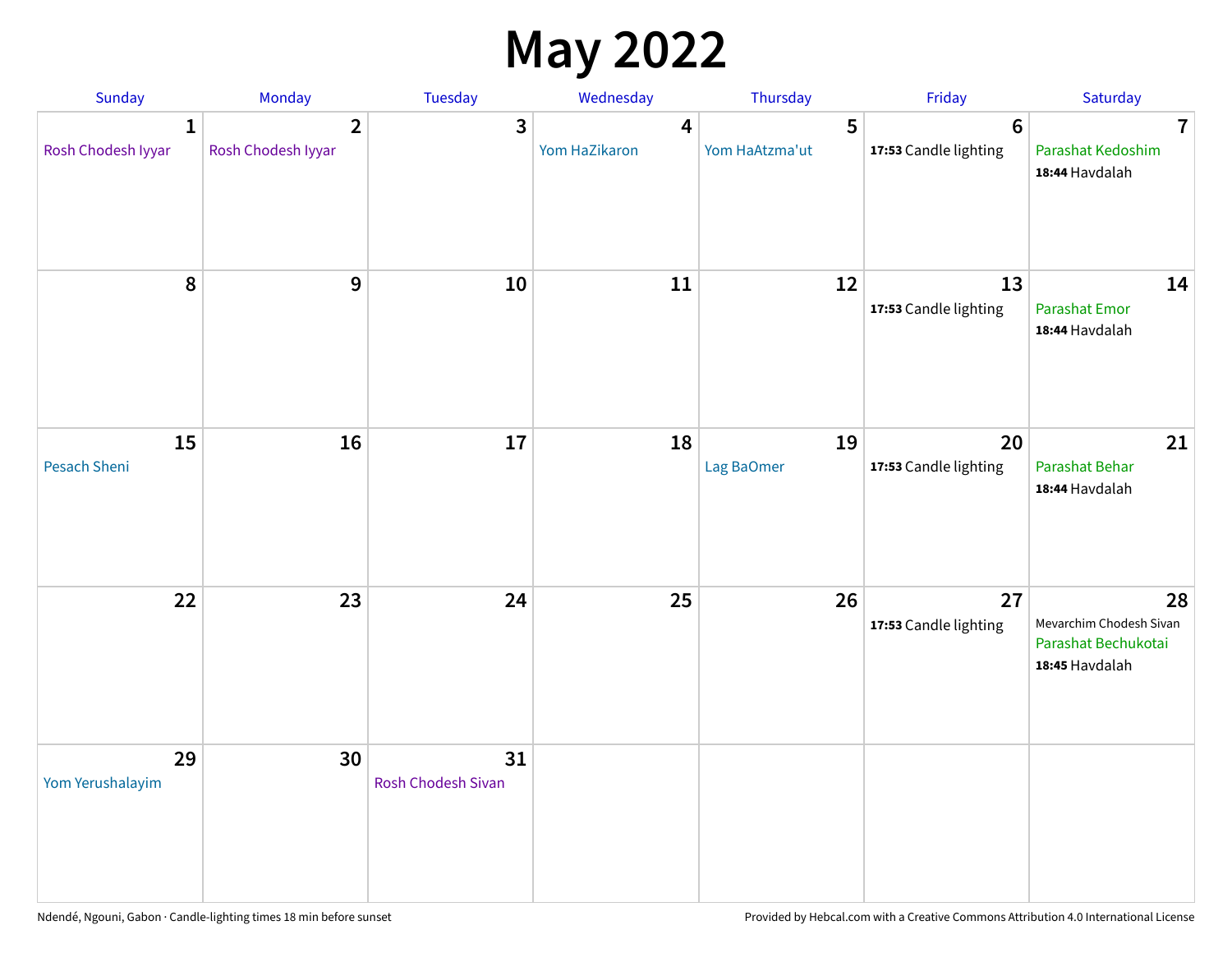#### **June 2022**

| Sunday                                         | Monday                                         | Tuesday        | Wednesday                       | Thursday                 | Friday                      | Saturday                                                                                     |
|------------------------------------------------|------------------------------------------------|----------------|---------------------------------|--------------------------|-----------------------------|----------------------------------------------------------------------------------------------|
|                                                |                                                |                | 1                               | $\overline{2}$           | 3<br>17:54 Candle lighting  | $\overline{\mathbf{4}}$<br><b>Erev Shavuot</b><br>Parashat Bamidbar<br>18:46 Candle lighting |
| 5<br><b>Shavuot I</b><br>18:46 Candle lighting | $\bf 6$<br><b>Shavuot II</b><br>18:46 Havdalah | $\overline{7}$ | 8                               | 9                        | 10<br>17:55 Candle lighting | 11<br><b>Parashat Nasso</b><br>18:47 Havdalah                                                |
| 12                                             | 13                                             | 14             | 15                              | 16                       | 17<br>17:57 Candle lighting | 18<br>Parashat Beha'alotcha<br>18:49 Havdalah                                                |
| 19                                             | 20                                             | 21             | 22                              | 23                       | 24<br>17:58 Candle lighting | 25<br>Mevarchim Chodesh Tamuz<br>Parashat Sh'lach<br>18:50 Havdalah                          |
| 26                                             | 27                                             | 28             | 29<br><b>Rosh Chodesh Tamuz</b> | 30<br>Rosh Chodesh Tamuz |                             |                                                                                              |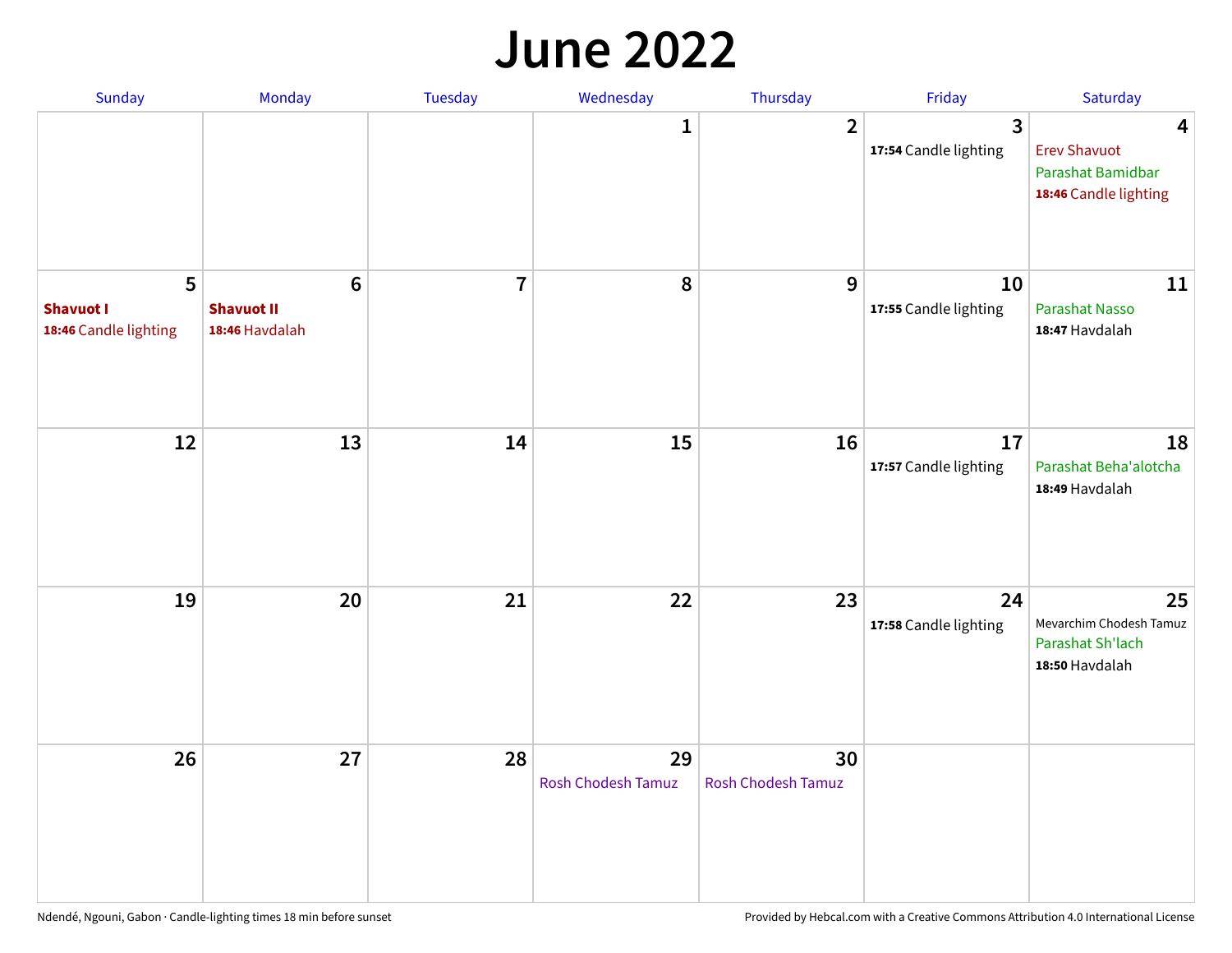## **July 2022**

| Sunday                                                           | Monday                  | Tuesday | Wednesday | Thursday       | Friday                                         | Saturday                                                                |
|------------------------------------------------------------------|-------------------------|---------|-----------|----------------|------------------------------------------------|-------------------------------------------------------------------------|
|                                                                  |                         |         |           |                | $\mathbf{1}$<br>18:00 Candle lighting          | $\overline{2}$<br>Parashat Korach<br>18:52 Havdalah                     |
| $\mathbf{3}$                                                     | $\overline{\mathbf{4}}$ | 5       | $\bf 6$   | $\overline{7}$ | 8<br>18:01 Candle lighting                     | 9<br>Parashat Chukat<br>18:53 Havdalah                                  |
| 10                                                               | 11                      | 12      | 13        | 14             | 15<br>18:02 Candle lighting                    | 16<br>Parashat Balak<br>18:53 Havdalah                                  |
| 17<br>05:15 Fast begins<br><b>Tzom Tammuz</b><br>18:47 Fast ends | 18                      | 19      | 20        | 21             | 22<br>18:03 Candle lighting                    | 23<br>Mevarchim Chodesh Av<br><b>Parashat Pinchas</b><br>18:54 Havdalah |
| 24                                                               | 25                      | 26      | 27        | 28             | 29<br>Rosh Chodesh Av<br>18:03 Candle lighting | 30<br>Parashat Matot-Masei<br>18:54 Havdalah                            |
| 31                                                               |                         |         |           |                |                                                |                                                                         |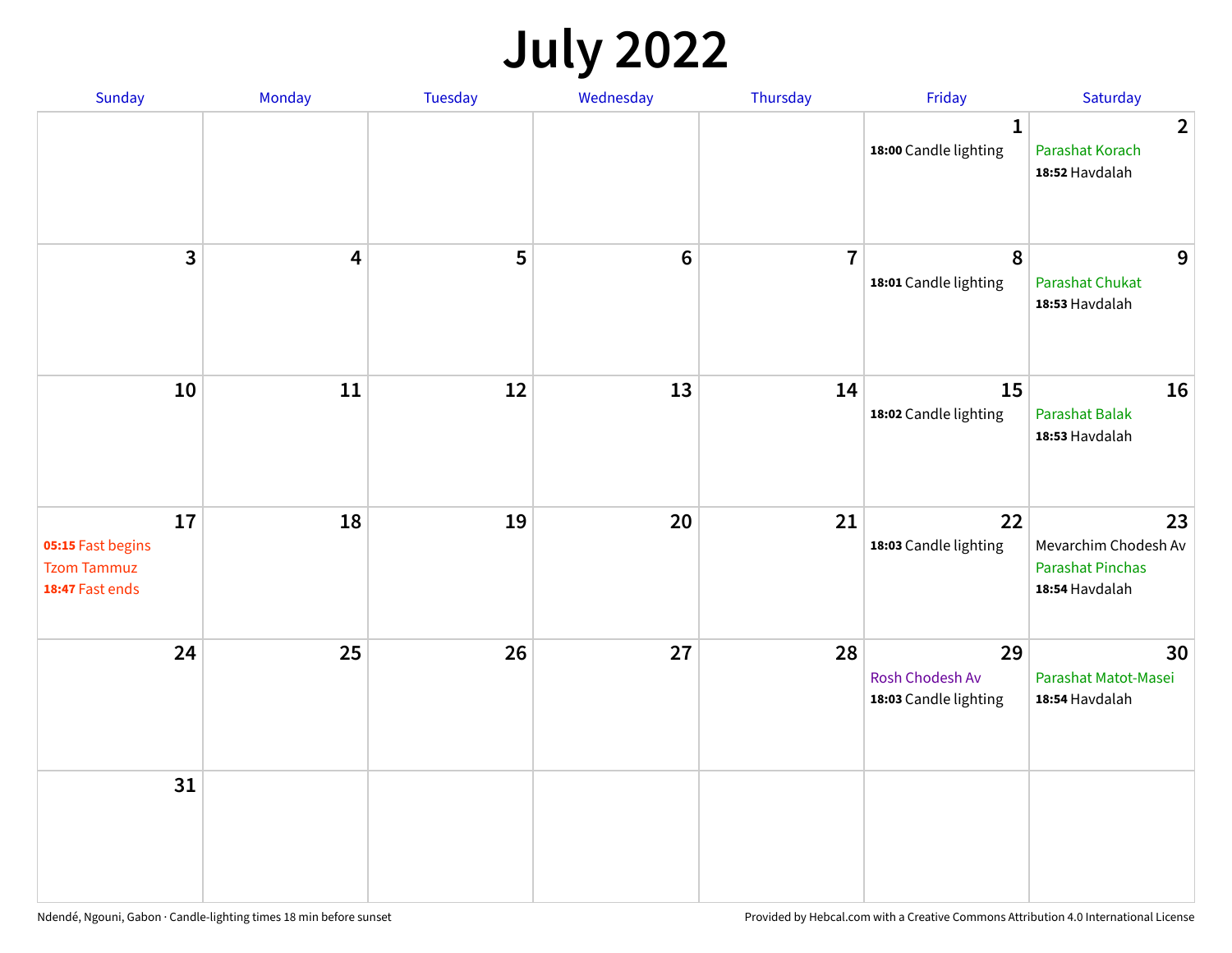## **August 2022**

| Sunday                                                      | Monday       | Tuesday                 | Wednesday | Thursday | Friday                                 | Saturday                                                                                                                       |
|-------------------------------------------------------------|--------------|-------------------------|-----------|----------|----------------------------------------|--------------------------------------------------------------------------------------------------------------------------------|
|                                                             | $\mathbf{1}$ | $\overline{\mathbf{2}}$ | 3         | 4        | 5<br>18:03 Candle lighting             | $6\phantom{1}6$<br><b>Shabbat Chazon</b><br>18:21 Fast begins<br>Erev Tish'a B'Av<br><b>Parashat Devarim</b><br>18:53 Havdalah |
| $\overline{7}$<br>Tish'a B'Av (observed)<br>18:47 Fast ends | 8            | 9                       | 10        | 11       | 12<br>Tu B'Av<br>18:02 Candle lighting | 13<br><b>Shabbat Nachamu</b><br>Parashat Vaetchanan<br>18:52 Havdalah                                                          |
| 14                                                          | 15           | 16                      | 17        | 18       | 19<br>18:01 Candle lighting            | 20<br>Mevarchim Chodesh Elul<br><b>Parashat Eikev</b><br>18:51 Havdalah                                                        |
| 21                                                          | 22           | 23                      | 24        | 25       | 26<br>17:59 Candle lighting            | 27<br><b>Rosh Chodesh Elul</b><br>Parashat Re'eh<br>18:49 Havdalah                                                             |
| 28<br>Rosh Hashana LaBehemot<br><b>Rosh Chodesh Elul</b>    | 29           | 30                      | 31        |          |                                        |                                                                                                                                |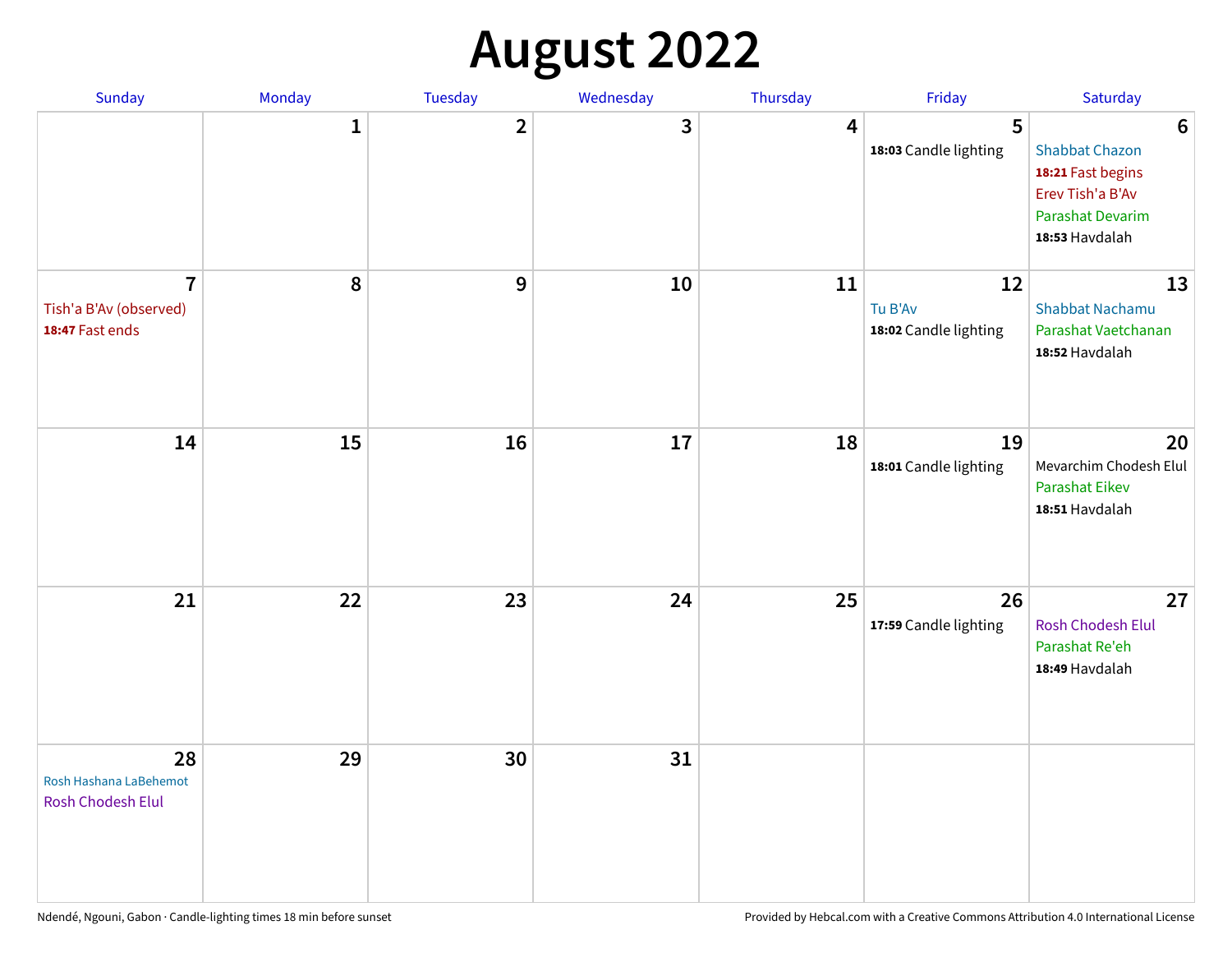## **September 2022**

| Sunday                                           | Monday                                           | Tuesday                                        | Wednesday                                                          | Thursday     | Friday                                  | Saturday                                                  |
|--------------------------------------------------|--------------------------------------------------|------------------------------------------------|--------------------------------------------------------------------|--------------|-----------------------------------------|-----------------------------------------------------------|
|                                                  |                                                  |                                                |                                                                    | $\mathbf{1}$ | $\overline{2}$<br>17:58 Candle lighting | 3<br><b>Parashat Shoftim</b><br>18:47 Havdalah            |
| $\overline{\mathbf{4}}$                          | 5                                                | $6\phantom{1}6$                                | $\overline{7}$                                                     | 8            | 9<br>17:56 Candle lighting              | 10<br>Parashat Ki Teitzei<br>18:45 Havdalah               |
| 11                                               | 12                                               | 13                                             | 14                                                                 | 15           | 16<br>17:54 Candle lighting             | 17<br>Leil Selichot<br>Parashat Ki Tavo<br>18:43 Havdalah |
| 18                                               | 19                                               | 20                                             | 21                                                                 | 22           | 23<br>17:52 Candle lighting             | 24<br>Parashat Nitzavim<br>18:41 Havdalah                 |
| 25<br>Erev Rosh Hashana<br>17:51 Candle lighting | 26<br>Rosh Hashana 5783<br>18:40 Candle lighting | 27<br><b>Rosh Hashana II</b><br>18:40 Havdalah | 28<br>05:01 Fast begins<br><b>Tzom Gedaliah</b><br>18:34 Fast ends | 29           | 30<br>17:50 Candle lighting             |                                                           |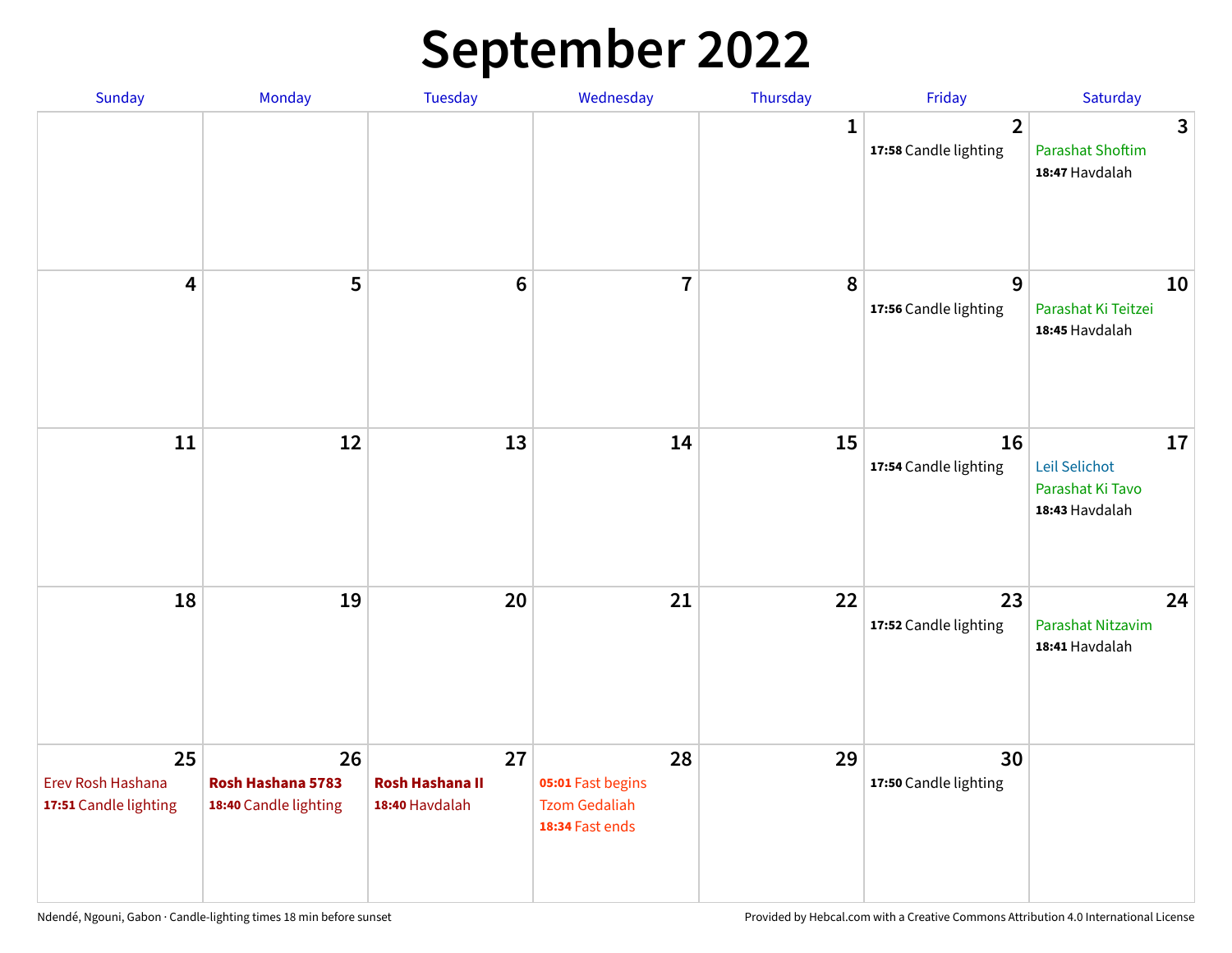## **October 2022**

| <b>Sunday</b>                                            | Monday                                               | <b>Tuesday</b>                                       | Wednesday                                | Thursday               | Friday                                         | Saturday                                                                |
|----------------------------------------------------------|------------------------------------------------------|------------------------------------------------------|------------------------------------------|------------------------|------------------------------------------------|-------------------------------------------------------------------------|
|                                                          |                                                      |                                                      |                                          |                        |                                                | 1<br><b>Shabbat Shuva</b><br>Parashat Vayeilech<br>18:39 Havdalah       |
| $\mathbf{2}$                                             | 3                                                    | 4<br><b>Erev Yom Kippur</b><br>17:49 Candle lighting | 5<br><b>Yom Kippur</b><br>18:38 Havdalah | $6\phantom{1}6$        | $\overline{7}$<br>17:48 Candle lighting        | 8<br>Parashat Ha'Azinu<br>18:37 Havdalah                                |
| 9<br><b>Erev Sukkot</b><br>17:48 Candle lighting         | 10<br>Sukkot I<br>18:37 Candle lighting              | 11<br><b>Sukkot II</b><br>18:37 Havdalah             | 12<br>Sukkot III (CH"M)                  | 13<br>Sukkot IV (CH"M) | 14<br>Sukkot V (CH"M)<br>17:47 Candle lighting | 15<br>Sukkot VI (CH"M)<br>18:36 Havdalah                                |
| 16<br>Sukkot VII (Hoshana Raba)<br>17:46 Candle lighting | 17<br><b>Shmini Atzeret</b><br>18:36 Candle lighting | 18<br><b>Simchat Torah</b><br>18:36 Havdalah         | 19                                       | 20                     | 21<br>17:46 Candle lighting                    | 22<br>Mevarchim Chodesh Cheshvan<br>Parashat Bereshit<br>18:36 Havdalah |
| 23                                                       | 24                                                   | 25<br>Rosh Chodesh Cheshvan                          | 26<br><b>Rosh Chodesh Cheshvan</b>       | 27                     | 28<br>17:45 Candle lighting                    | 29<br><b>Parashat Noach</b><br>18:36 Havdalah                           |
| 30                                                       | 31                                                   |                                                      |                                          |                        |                                                |                                                                         |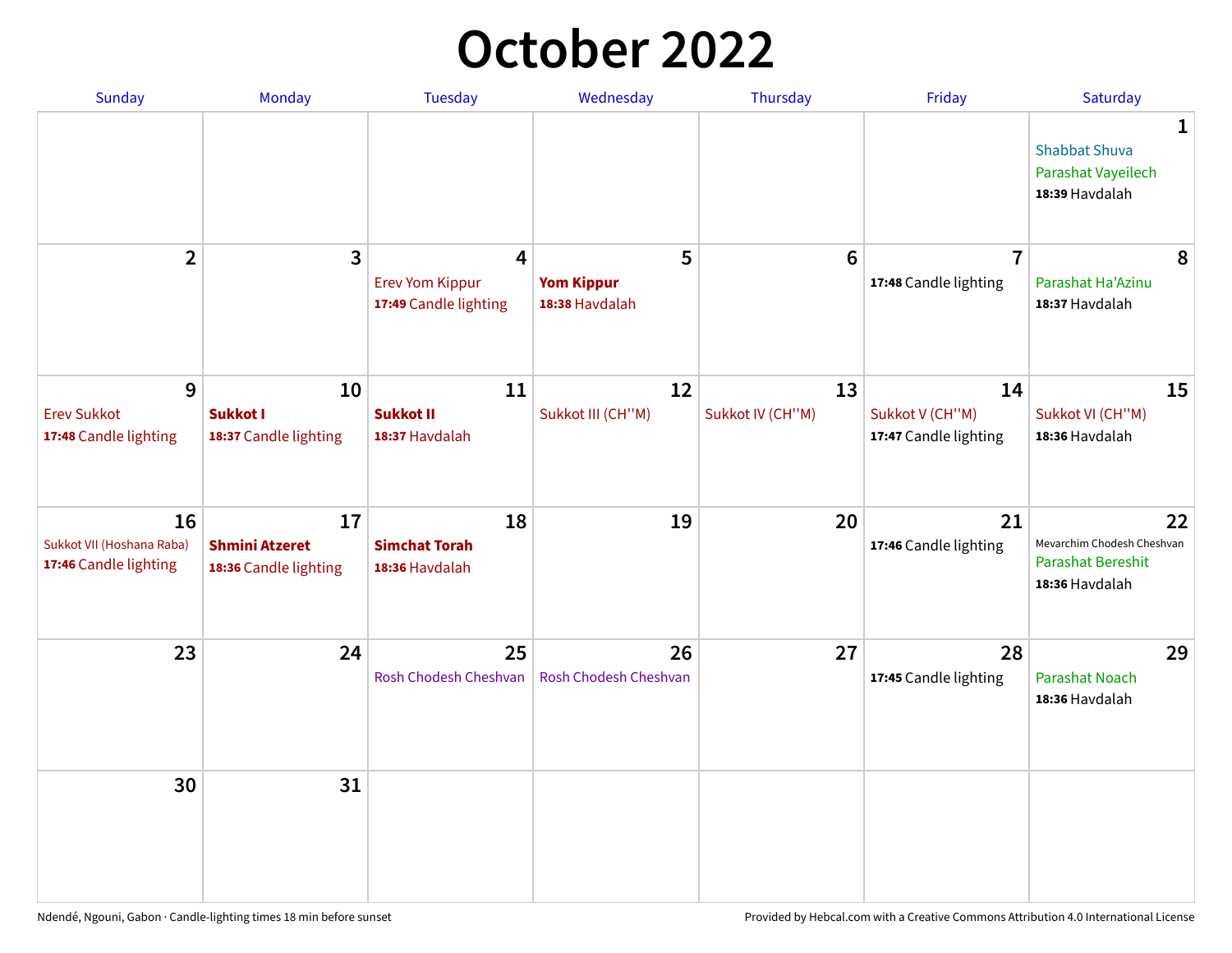#### **November 2022**

| Sunday         | Monday         | <b>Tuesday</b>                                 | Wednesday        | Thursday                  | Friday                                             | Saturday                                                                 |
|----------------|----------------|------------------------------------------------|------------------|---------------------------|----------------------------------------------------|--------------------------------------------------------------------------|
|                |                | $\mathbf{1}$<br>Yom HaAliyah School Observance | $\mathbf{2}$     | $\mathbf{3}$              | $\overline{\mathbf{4}}$<br>17:46 Candle lighting   | 5<br>Parashat Lech-Lecha<br>18:36 Havdalah                               |
| $6\phantom{a}$ | $\overline{7}$ | 8                                              | $\boldsymbol{9}$ | 10                        | 11<br>17:47 Candle lighting                        | 12<br>Parashat Vayera<br>18:38 Havdalah                                  |
| 13             | 14             | 15                                             | 16               | 17                        | 18<br>17:48 Candle lighting                        | 19<br>Mevarchim Chodesh Kislev<br>Parashat Chayei Sara<br>18:40 Havdalah |
| 20             | 21             | 22                                             | 23<br>Sigd       | 24<br>Rosh Chodesh Kislev | 25<br>Rosh Chodesh Kislev<br>17:50 Candle lighting | 26<br><b>Parashat Toldot</b><br>18:42 Havdalah                           |
| 27             | 28             | 29                                             | 30               |                           |                                                    |                                                                          |